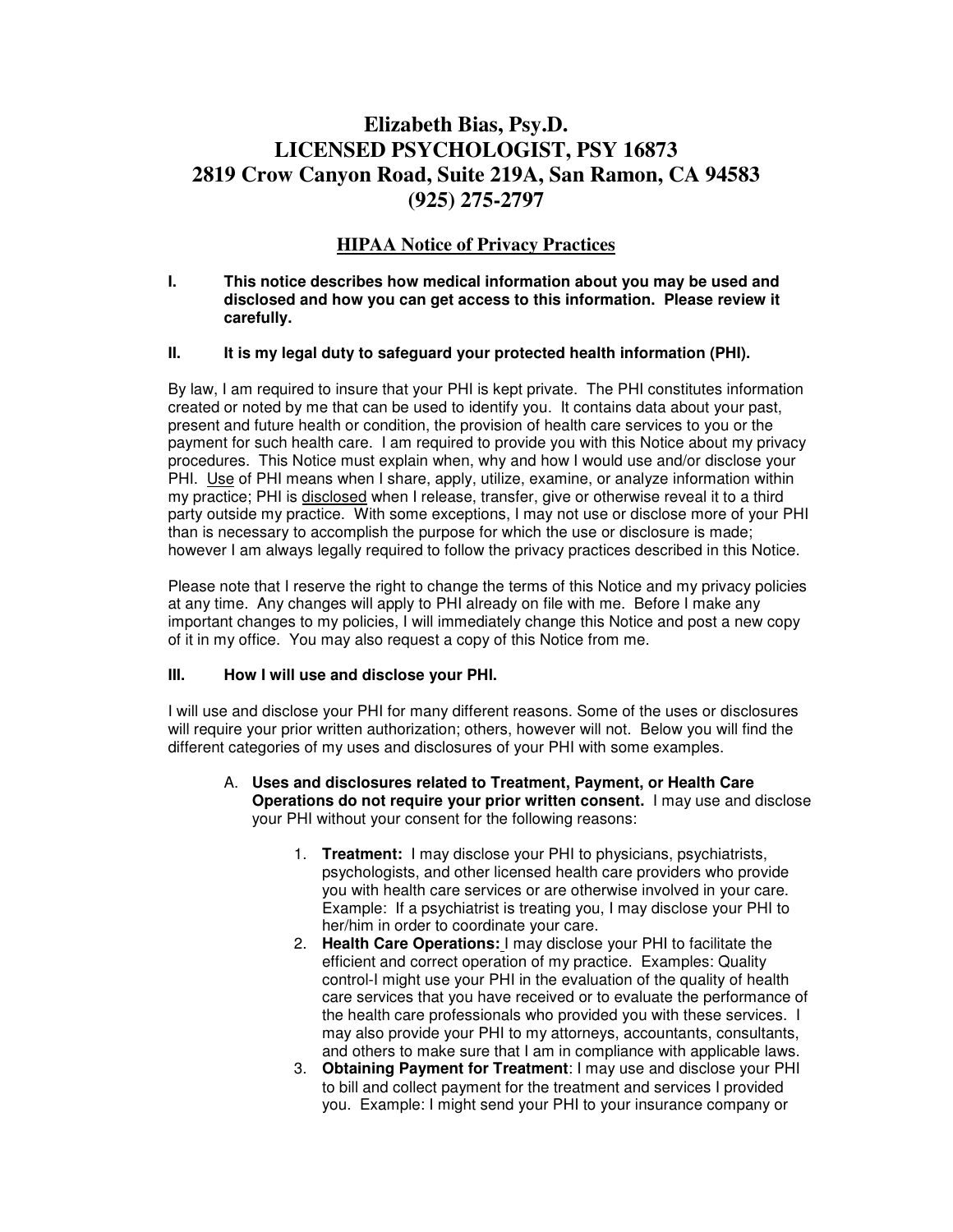health plan in order to get payment for the health care services that I have provided you. I could also provide your PHI to business associates, such as billing companies, claims processing companies and others that process health care claims for my office.

- 4. **Other Disclosures.** Examples: Your consent is not required if you need emergency treatment provided that I attempt to get your consent after treatment is rendered. In the event that I try to get your consent but you are unable to communicate with me (for example, if you are unconscious or in severe pain) but I think that you would consent to such treatment if you could, I may disclose your PHI.
- B. **Certain other uses and disclosures do not require your consent.** I may use and/or disclose your PHI without your consent or authorization for the following reasons:
	- 1. **When disclosure is required by federal, state, or local law; judicial, board or administrative proceedings; or, law enforcement.** Example: I may make a disclosure to the appropriate officials when a law requires me to report information to government agencies, law enforcement personnel and/or in an administrative proceeding.
	- 2. **If disclosure is compelled by a party to a proceeding before a court of an administrative agency pursuant to its lawful authority.**
	- 3. **If disclosure is required by a search warrant lawfully issued to a governmental law enforcement agency.**
	- 4. **If disclosure is compelled by the patient or the patient's representative pursuant to California Health and Safety Codes or to corresponding federal statutes of regulations, such as the Privacy Rule that requires this Notice.**
	- 5. **To avoid harm.** I may provide PHI to law enforcement personnel or persons able to prevent or mitigate a serious threat to health or safety of a person or the public.
	- 6. **If disclosure is compelled or permitted by the fact that you are in such a mental or emotional condition as to be dangerous to yourself or the person or property of others, and if I determine that disclosure is necessary to prevent the threatened danger.**
	- 7. **If disclosure is mandated by the California Child Abuse and Neglect Reporting Law.** For example, if I have a reasonable suspicion of child abuse or neglect.
	- 8. **If disclosure is mandated by the California Elder/Dependent Adult Abuse Reporting Law.** For example, if I have a reasonable suspicion of elder abuse or dependent adult abuse.
	- 9. **If disclosure is compelled or permitted by the fact that you tell me of a serious/imminent threat of physical violence by you against a reasonably identifiable victim or victims.**
	- 10. **Public Health Activities.** Example: In the event of your death, if a disclosure is permitted or compelled, I may need to give the county coroner information about you.
	- 11. **Health oversight activities.** Example: I may be required to provide information to assist the government in the course of an investigation or inspection of a health care organization or provider.
	- 12. **Specific Government Functions.** Examples: I may disclose PHI of military personnel and veterans under certain circumstances. Also, I may disclose PHI in the interests of national security, such as protecting the President of the United States or assisting with intelligence operations.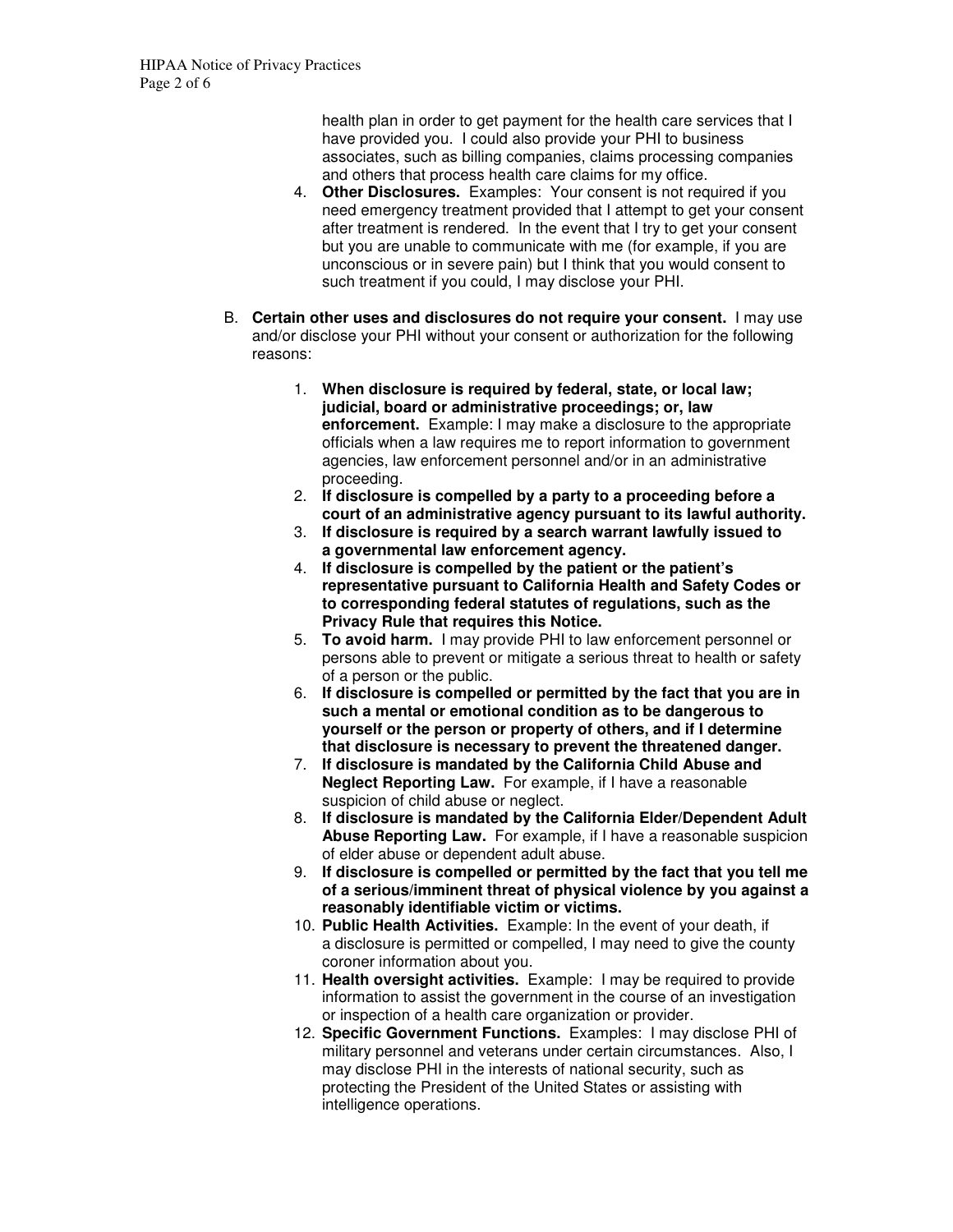- 13. **Research Purposes**. In certain circumstances, I may provide PHO in order to conduct medical research.
- 14. **Workers' Compensation Purposes.** I may provide PHI in order to comply with Workers' Compensation laws.
- 15. **Appointment Reminders and Health Related Benefits.** Examples: I may use PHI to provide appointment reminders. I may use PHI to give information about alternative treatment options, or other health care services or benefits I offer.
- 16. **Arbitrator or Arbitration Panel Compels Disclosure.** When arbitration is lawfully requested by either party, pursuant to subpoena duces tectum (e.g., a subpoena for mental health records) or any other provision authorizing disclosure in a proceeding before an arbitrator or arbitration panel.
- 17. **If disclosure is required or permitted to a health oversight agency for oversight activities authorized by law.** Example: When compelled by the U.S. Secretary of Health and Human Services to investigate or assess my compliance with HIPAA regulations.
- 18. **If disclosure is otherwise specifically required by law.**
- **C. Certain Uses and Disclosures Require You to Have the Opportunity to Object.** 
	- 1. **Disclosure to family, friends, or others.** I may provide your PHI to a family member, friend or other individual who you indicate is involved in your care or is responsible for payment for your health care, unless you object in whole or in part. Retroactive consent may be obtained in emergency situations.
- D. **Other Uses and Disclosures Require Your Prior Written Authorization**. In any other situation not described in Sections IIIA, IIIB and IIIC above, I will request your written authorization before using or disclosing any of your PHI. Even if you have signed an authorization to disclose your PHI, you may later revoke that authorization, in writing, to stop any future uses and disclosures (assuming that I have not taken any action subsequent to the original authorization) of your PHI by me.

#### **IV. What rights you have regarding your PHI.**

Following are your rights with respect to your PHI:

- A. **The right to see and get copies of your PHI.** In general, you have the right to see your PHI that is in my possession, or to get copies of it; however, you must request it in writing. If I do not have your PHI, but I know who does, I will advise you how you can get it. You will receive a response from me within 30 days of my receiving your written request. Under certain circumstances, I may feel I must deny your request, but if I do, I will give you, in writing, the reasons for the denial. I will also explain your right to have my denial reviewed. If you ask for copies of your PHI, I will charge you not more than \$.25 per page. I may see fit to provide you with a summary or explanation of the PHI, but only if you agree to it, as well as to the cost, in advance.
- B. **The right to request limits on uses and disclosures of your PHI.** You have the right to ask that I limit how I use and disclose your PHI. While I will consider your request, I am not legally bound to agree. If I do agree with your request, I will put those limits in writing and abide by them except in emergency situations.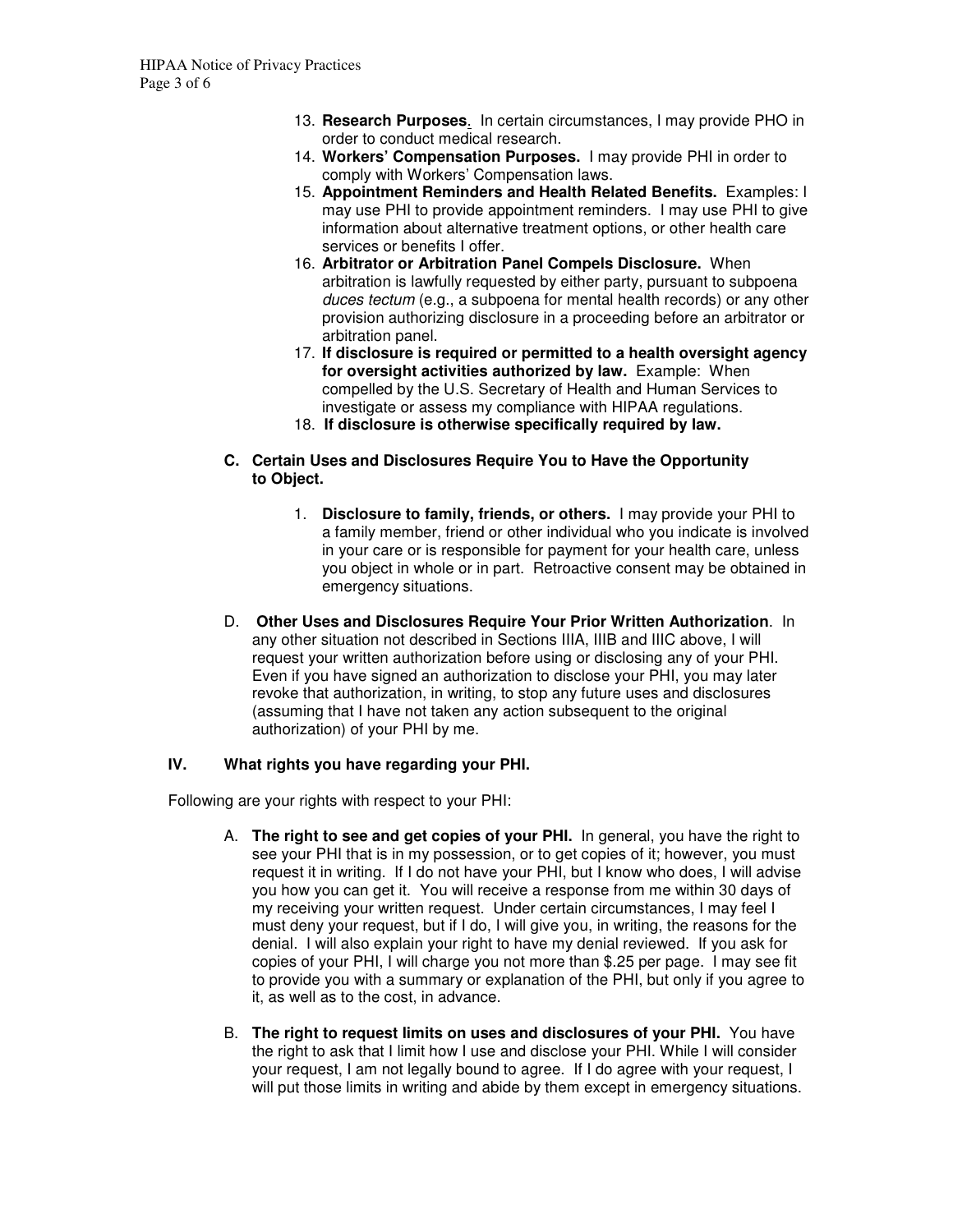You do not have the right to limit uses and disclosures that I am legally required or permitted to make.

- C. **The right to choose how I send your PHI to you.** It is your right to ask that your PHI be sent to you at an alternate address (e.g., work address versus home address) or by an alternate method (e.g., via email). I am obliged to agree to your request providing that I can give you the PHI, in the format that you requested, without undue inconvenience.
- D. **The right to get a list of the disclosures I have made.** You are entitled to a list of disclosures of your PHI that I have made. The list will not include uses or disclosures to which you have already consented, i.e., those for treatment, payment or health care operations, sent directly to you, or to your family; neither will the list include disclosures made for national security purposes, to corrections or law enforcement personnel, or disclosures made before April 15, 2003. After April 15, 2003, disclosure records will be held for six years.

 I will respond to your request for an accounting of disclosures within 60 days of receiving your request. The list I give you will include disclosures made in the previous six years (first six year period being 2004-2010) unless you indicate a shorter period. This list will include the date of the disclosure, to whom PHI was disclosed (including their address if known), a description of the information disclosed, and the reason for the disclosure. I will provide the list to you at no cost, unless you make more than one request in the same year, in which case I will charge you a reasonable sum based on a set fee for each additional request.

- E. **The right to amend your PHI.** If you believe that there is some error in your PHI or that important information has been omitted, it is your right to request that I correct the existing information or add the missing information. Your request and the reason for your request must be made in writing. You will receive a response within 60 days of my receipt of your request. I may deny your request in writing if I find that: the PHI is (a) correct and complete (b) forbidden to be disclosed (c) not part of my records, or (d) written by someone other than me. My denial must be in writing and must state the reasons for the denial. If you do not file a written objection, you still have the right to ask that your request and my denial be attached to any future disclosures of your PHI. If I approve your request, I will make the change(s) to your PHI. Additionally, I will tell you that the changes have been made, and I will advise all others who need to know about the change(s) to your PHI.
- F. **The right to get this notice by email.** You have the right to get this Notice by email. You have the right to request a paper copy of it as well.

### **V. How to complain about my privacy practices.**

If, in your opinion, I may have violated your privacy rights, or if you object to a decision I made about access to your PHI, you are entitled to file a complaint with the person listed in Section VI below. You may also send a written complaint to the Secretary of the Department of Health and Human Services at 200 Independence Avenue S.W., Washington D.C. 20201. If you file a complaint about my privacy practices, I will take no retaliatory action against you.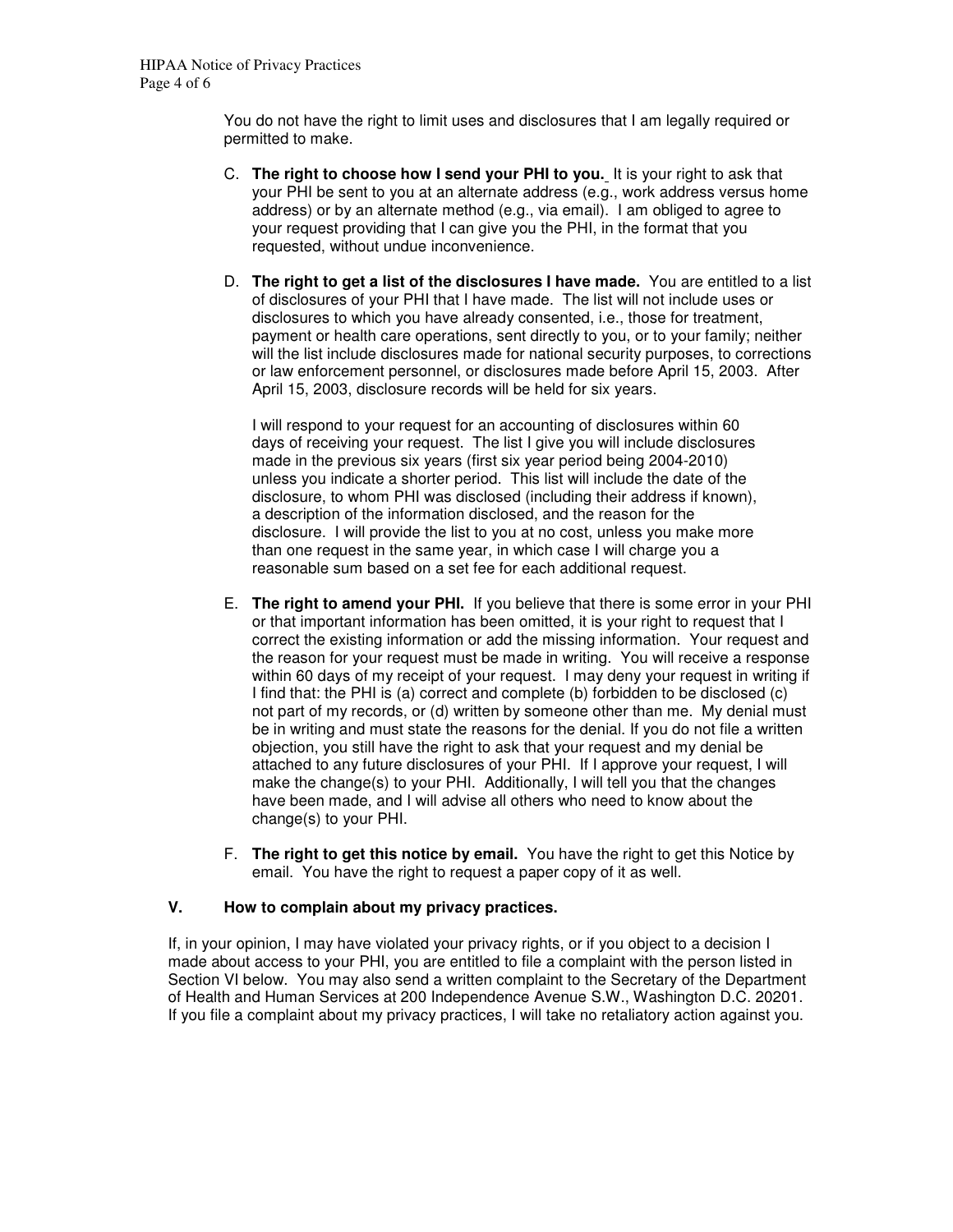**VI. Person to contact for information about this notice or to complain about my privacy practices.** 

> **If you have any questions about this Notice or any complaints about my privacy practices, or would like to know how to file a complaint with the Secretary of the Department of Health and Human Services, please contact me at (925) 275-2797.**